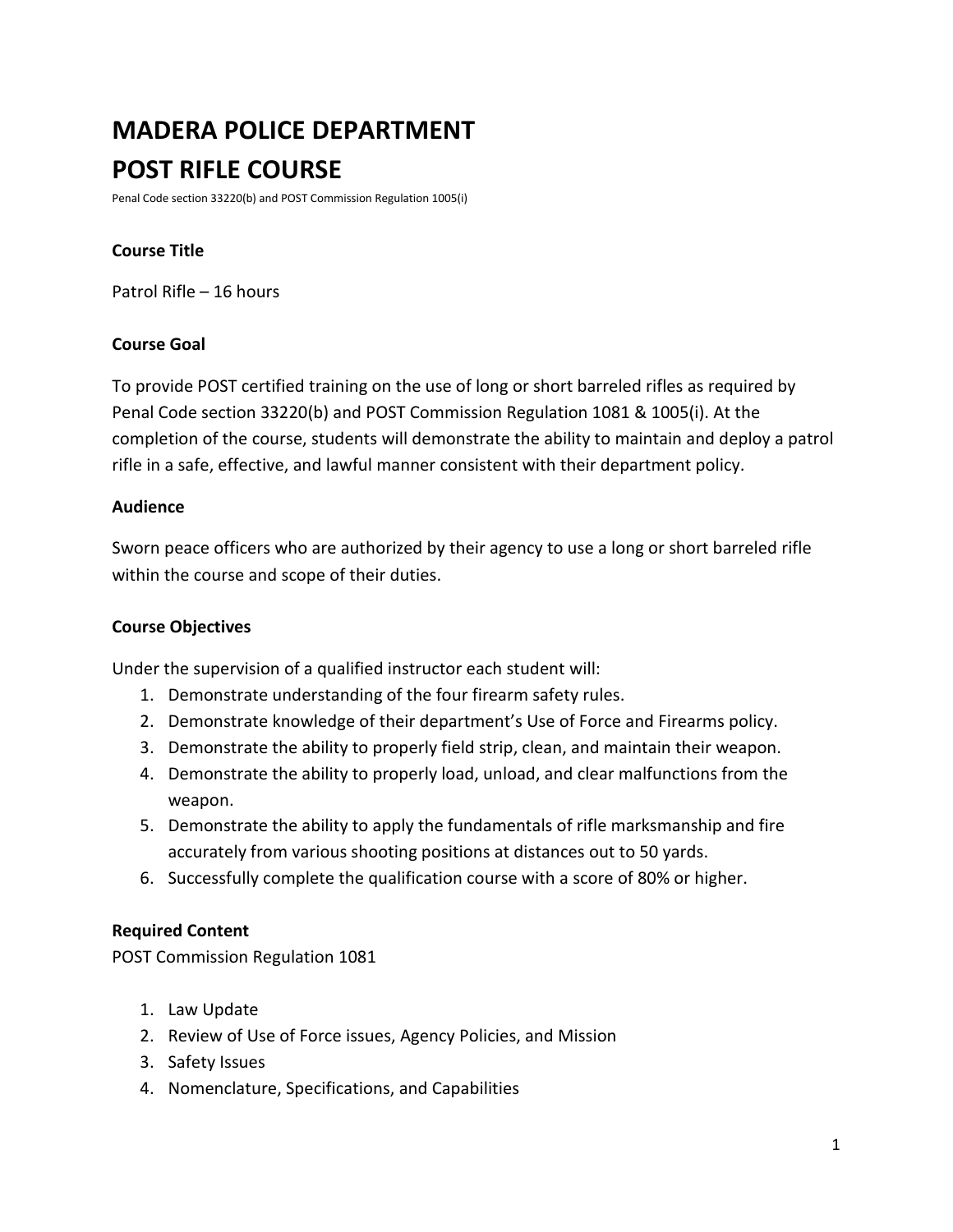- 5. Firearm Care, Breakdown, and Cleaning
- 6. Tactical Considerations
- 7. Skill Development and Qualification

## **Expanded course outline**

- 1. Introduction
	- a. Registration
	- b. Orientation
	- c. Course objectives
- 2. Safety issues
	- a. Firearm safety rules
		- i. Treat all firearms as if they are loaded.
		- ii. Never point the muzzle at anything you are not willing to destroy.
		- iii. Keep your finger off the trigger and out of the trigger guard, until your sights are on target and you are ready to fire.
		- iv. Always be sure of your target and beyond.
	- b. Range rules
		- i. Proper range attire eye and ear protection, pants, closed toe shoes/boots.
		- ii. Follow the range instructor's commands at all times unless unsafe to do so.
		- iii. No horseplay or disruptive behavior.
	- c. Medical emergency plan
		- i. Emergency/first aid procedures, location of trauma kit, radio/telephone procedures, location of closest medical facility.
	- d. Lead exposure
		- i. Wash hands with cold water prior to eating.
		- ii. Wear gloves while cleaning firearms.
		- iii. Be aware of lead on gloves, headgear, and exposed skin.
- 3. Review of Use of Force Issues, Agency Policies, and Mission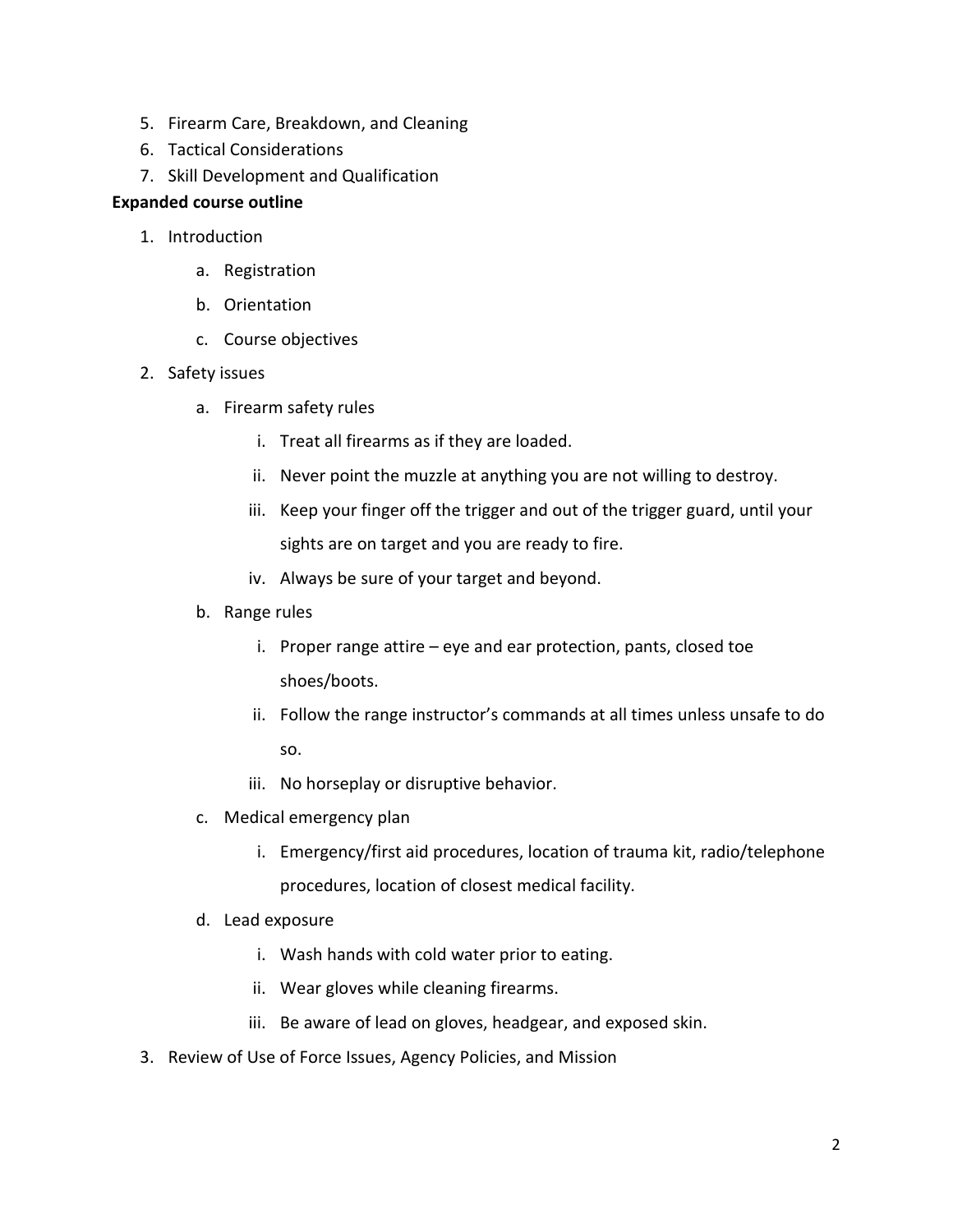- a. Mission To equip sworn officers with rifles, and the skills to use them, that give a tactical advantage to address the risks posed to the public and law enforcement by violent and sometimes well-armed suspects.
- b. Use of Force case law
	- i. Tennessee vs. Garner
	- ii. Graham vs. Conner
- c. Use of Force Policy
	- i. Deadly Force Applications
		- 1. Shooting at moving vehicles.
- d. Firearms Policy
	- i. Patrol Rifle
	- ii. Safe handling, inspection, and storage
- 4. Law Update
	- a. PC 32610(b) Possession within scope of employment
	- b. PC 33220(b) Training requirement
	- c. Federal and State assault weapon laws
- 5. Nomenclature, Specifications, and Capabilities
	- a. Nomenclature
		- i. Front and Rear Sights
		- ii. Bolt Catch
		- iii. Magazine release
		- iv. Safety/Selector
		- v. Magazine
		- vi. Sling and Sling Attachments
	- b. Specifications
		- i. Type of Weapon
		- ii. Barrel length/overall length
		- iii. Caliber
		- iv. Magazine capacity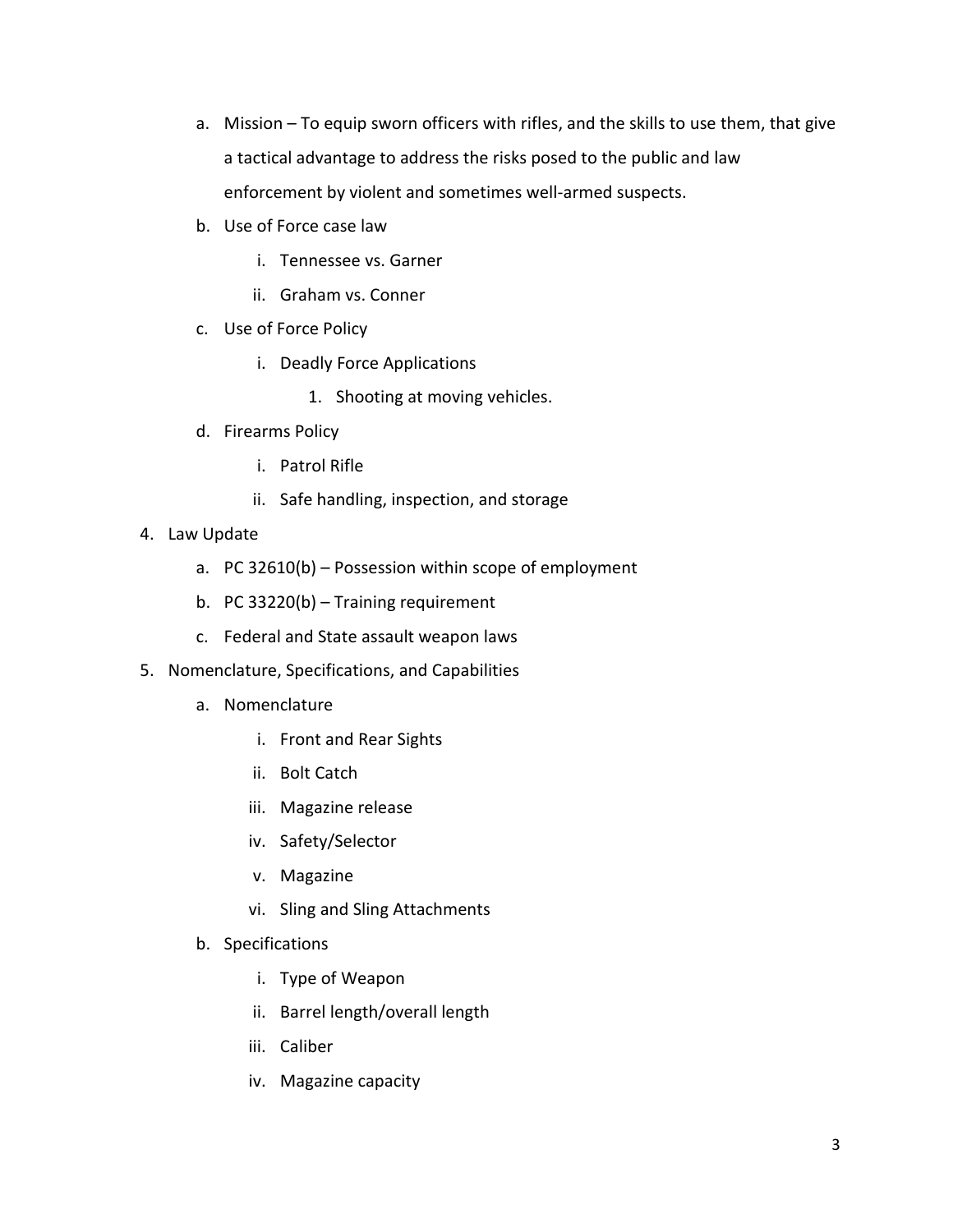- v. Weight
- vi. Type of sights
- c. Capabilities
	- i. Terminal ballistics/velocity
	- ii. Maximum range/effective range
	- iii. Trajectory
	- iv. Penetration of soft body armor
- 6. Firearm Care, Breakdown, and Cleaning
	- a. Refer to the manufacturer's care and operation manual.
- 7. Tactical Considerations
	- a. Advantages and disadvantages of a patrol rifle.
	- b. Combat triad Mindset, gun handling, marksmanship
	- c. Lateral movement  $-$  get off the threat line
	- d. Range training talk to the suspect, talk to your partner, talk to dispatch
	- e. Use of cover and concealment.
	- f. Scanning before moving up/down, forward/backward, or sideways.
	- g. Combat follow through
		- i. Did I hit?
		- ii. Do I need more hits?
		- iii. Is there anyone else around me that may harm me? (scanning)
		- iv. Move to cover and tactical reload.
- 8. Skill Development and Qualification
	- a. The following topics will be explained and demonstrated by the instructor on the range. Under the direct supervision of the instructors, students will then complete both dry-fire and live-fire drills that build proficiency in each area. Students will zero their rifles at 50 yards depending on agency requirements.
	- b. Fundamentals of Marksmanship
		- i. Grip
		- ii. Stance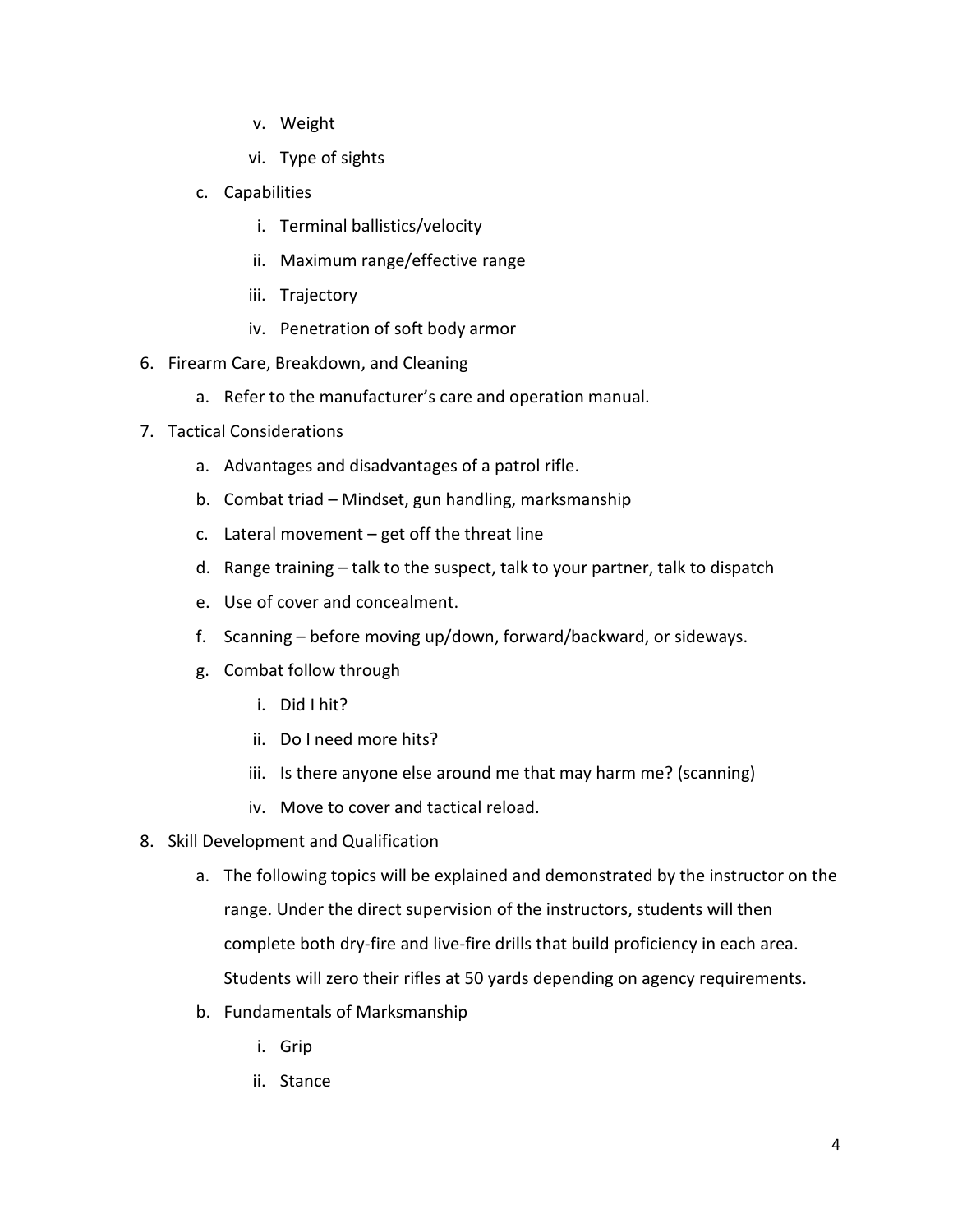- iii. Sight picture / Sight alignment
	- 1. Mechanical offset
- iv. Breathing
- v. Trigger control / trigger reset
- vi. Follow through  $-2<sup>nd</sup>$  sight picture
- c. Firing positions
	- i. Standing
	- ii. Kneeling
		- 1. Supported (low kneeling)
		- 2. Unsupported (high kneeling)
		- 3. Double kneeling
	- iii. Seated
	- iv. Prone
- d. Weapon Manipulation
	- i. Loading
	- ii. Unloading
	- iii. Speed reload
	- iv. Tactical reload
		- 1. Side by side method
		- 2. "L" shaped method
		- 3. Double magazine method
		- 4. Retention method
- e. Malfunctions
	- i. Causes of malfunctions
		- 1. Failure to Feed, Fire, Extract, Eject, and Think.
	- ii. Clearing malfunctions
		- 1. Transition to back-up firearm
		- 2. Tap, rack, assess
		- 3. Feed-way (double feed) clearance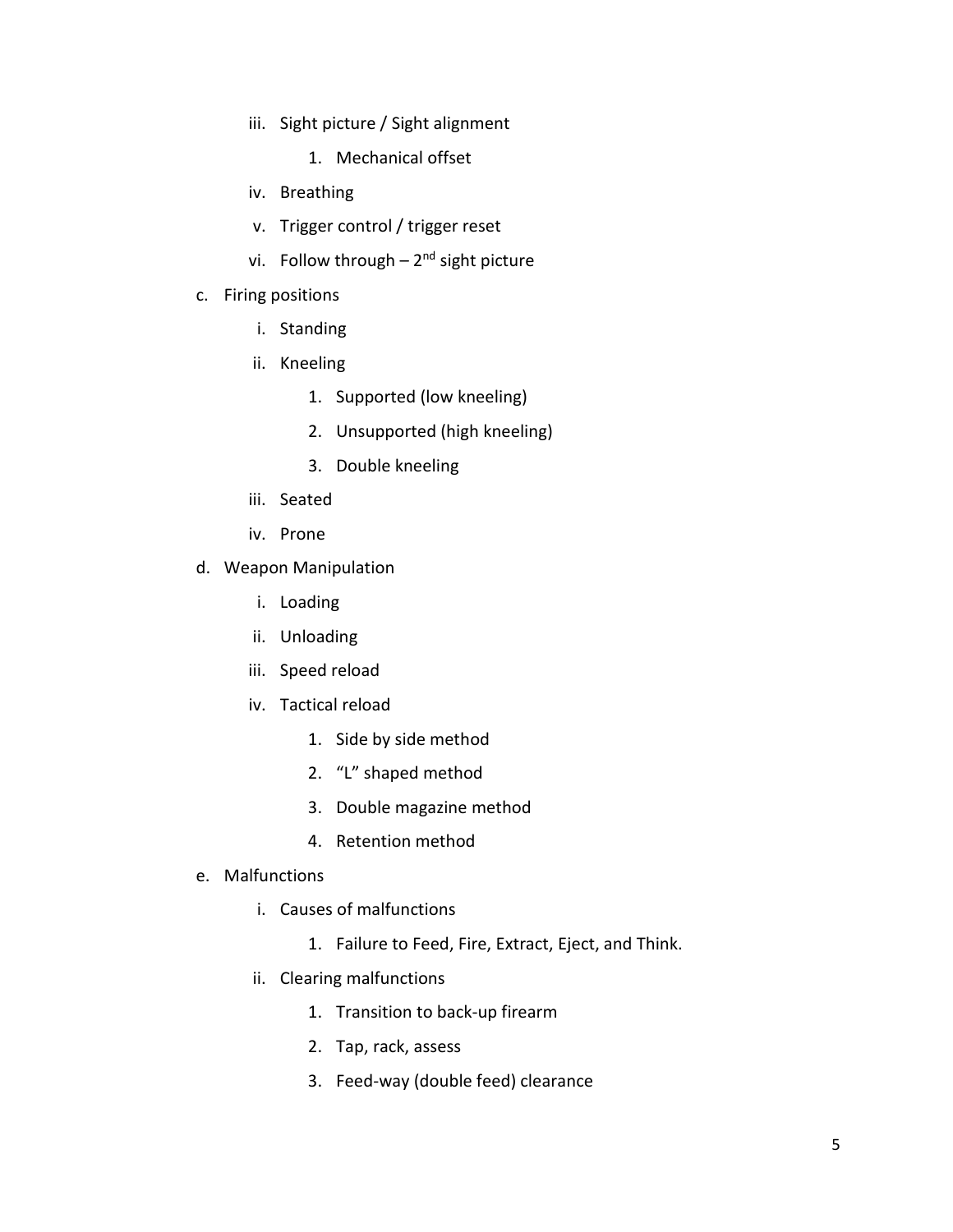- a. Lock, Rip, Sweep, Rack & Look, Reload (Tap, rack, assess)
- f. Drug and Armor
	- i. Center mass hits fail to stop threat
	- ii. Transition to head shots
	- iii. Transition to pelvic area shots
- g. Firing from cover
	- i. Left or right side of barricade.
	- ii. Above barricade.
	- iii. Below barricade.
- h. Low light/flashlight techniques
	- i. Weapon mounted light
	- ii. Flashlight
		- 1. Support arm under rifle
		- 2. Flashlight held next to hand guard
		- 3. Tail cap on magazine well
- i. Moving targets
	- i. Stationary point of aim method
	- ii. Follow through method
	- iii. Consistent lead method
- j. Close Quarter
	- i. Close Quarter Shooting
		- 1. Retention hold
	- ii. Weapon retention
	- iii. Arrest techniques
- k. Static turns/target identification
	- i. Safety circle
	- ii. Look
	- iii. Assess
	- iv. Move